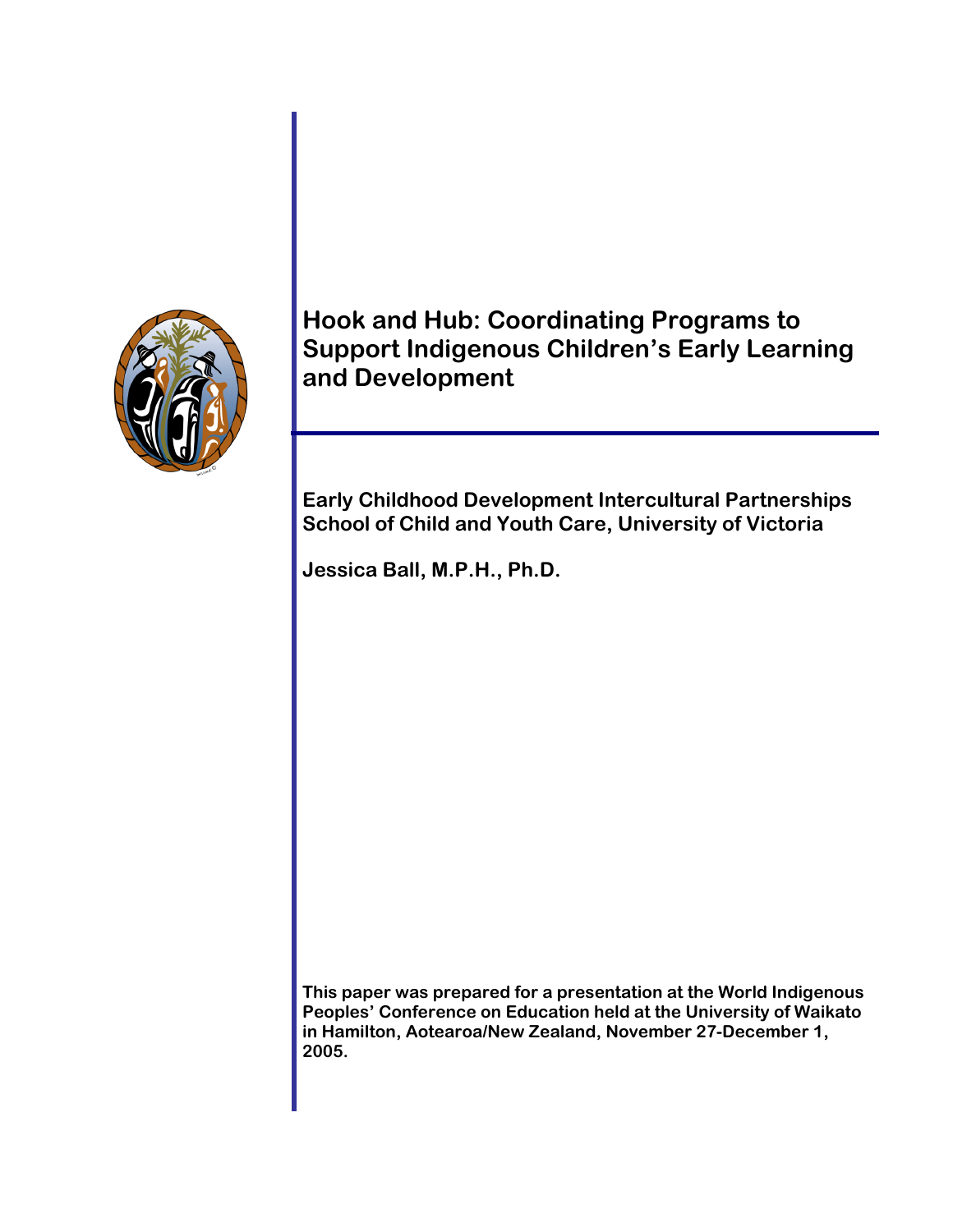# **Hook and Hub: Coordinating Programs to Support Indigenous Children's Early Learning and Development**

## **Jessica Ball\* Early Childhood Development Intercultural Partnerships University of Victoria**

#### **Abstract**

1

Indigenous communities know that working together results in better outcomes for children's survival, health, early learning and development than when efforts are fragmented. Around the world, Indigenous perspectives on wellness are holistic, and call for strong linkages among different community programs that cross the artificial, bureaucracy-drive boundaries between education, health, social services, and community development. Yet, artificial boundaries between these sectors, created by government and maintained by professional turfism, have promoted fragmentation among systems of supports for children's health and development. This is inefficient and at odds with Indigenous ways. Where are communities that are successfully breaking down those silos between programs so that children and families enjoy a circle of support for wellness and success? This paper shares stories about some First Nations communities in Canada who have used what can be called a *'hook and hub' model* that is informed by cultural knowledge, and **is** *community-based* and *community-paced.* 

Promising innovations by these First Nations, as well as by some Aboriginal Head Start programs, are demonstrating the potential of Early Childhood Care and Development centres to serve as hubs for a range of programs and services that promote wellness, social cohesion, and cultural continuity, and that prevent malnutrition, childhood injuries, exposure to unsafe environments, and apprehensions of children into protective custody. These examples suggest a reconceptualization of early childhood care and development initiatives as population health initiatives.

There is an international trend in health, education, and social services towards coordination across programs, and certainly this is the case in Canada. Despite the idealistic rhetoric, many challenges must be overcome in order to bring together even two different sectors focused on children's health and development. This paper enumerates some of the challenges and offers some recommendations for enabling variations of a 'hook and hub' model. This paper especially calls for multi-jurisdictional coordination,

<sup>\*</sup> This paper was prepared for presentation at the World Indigenous Peoples' Conference on Education held at the University of Waikato in Hamilton, Aotearora/New Zealand, November 27-December 1, 2005. It draws upon community-university research supported by a grant from Human Resources Development Canada, Social Development Partnerships Program and the British Columbia Ministry for Children and Family Development. The study was conducted as part of an ongoing program of research and education partnerships on Indigenous children's health and development. I wish to thank members of the First Nations communities in Canada who have partnered with me in research and program development. For updates on the development of the concept of 'Hook and Hub', please visit www.ecdip.org.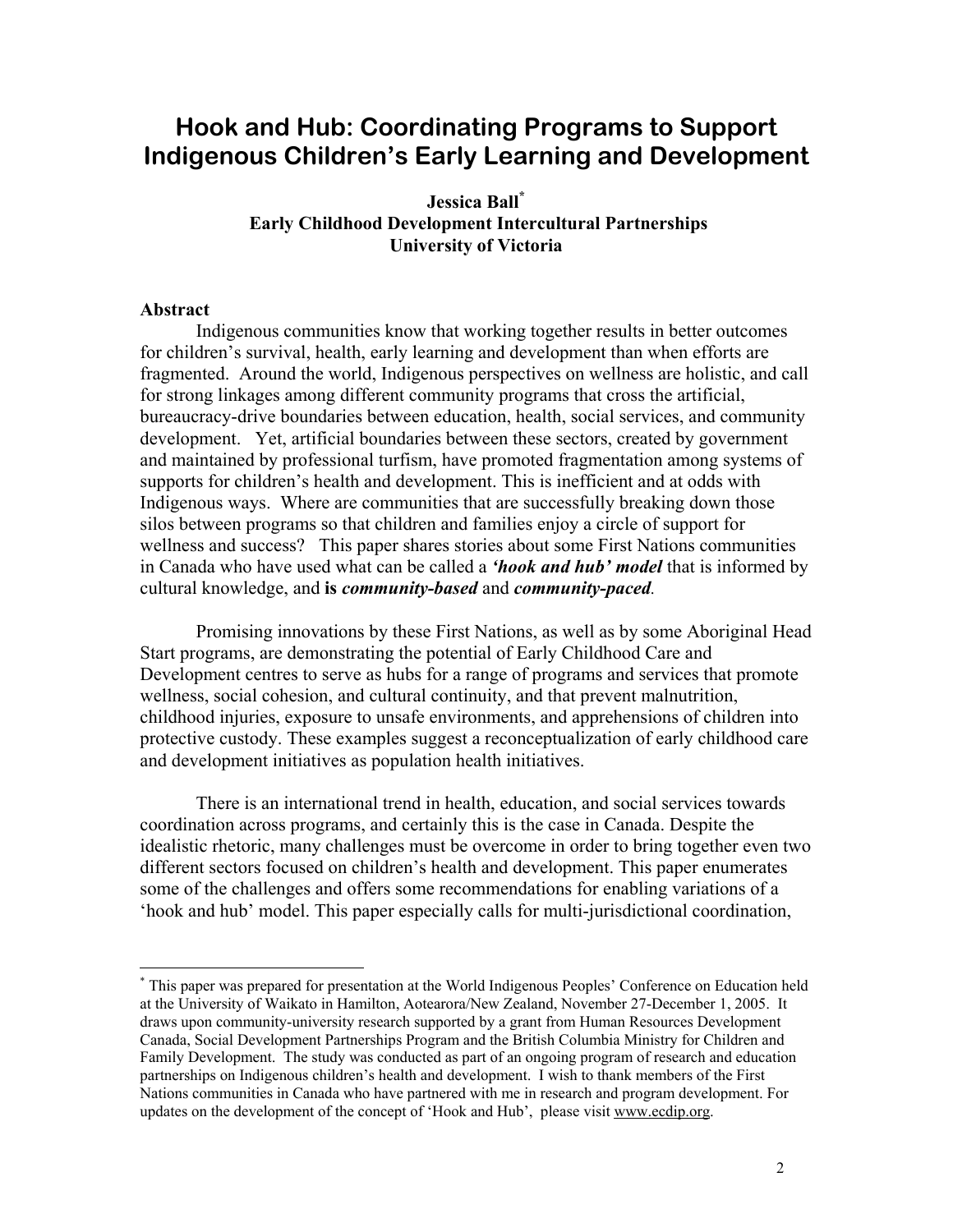flexible use of pooled funding, streamlined accountability, support for long-term demonstration projects, and Aboriginal Partnerships.

Alongside innovations that bring models for serving Indigenous children and families into line with culturally-based social orientations, there are important questions that remain to be explored. When a large system, such as government, decides to coordinate services or programs, are the families and communities better served? Does coordination affect the kinds of education and profession development training needed by staff, or the conditions required to retain them in community programs? What is essential in any model of coordination to ensure a sustainable system of working together? These are some of the conceptual and practical questions that call for research, pilot projects, and sharing across sectors and populations around the world.

#### **Overview**

Many Aboriginal communities are prioritizing strategies to ensure the health and optimal development of young children as an important part of their community development and cultural revitalization agenda. Statistical profiles show a burgeoning of young Aboriginal people in Canada, with forty per cent of the population who selfidentify as Aboriginal being less than 20 years of age, and an anticipated two per cent increase in the Aboriginal population per year (Statistics Canada, 2001). The Canadian Royal Commission on Aboriginal Peoples (1996) emphasized investments in health, cultural transmission, and education for the youngest generation in order to secure the future well-being of Aboriginal communities.

A community-university research project conducted from 2003 to 2004 found promising practices in three groups of rural First Nations in Canada that are working towards integration and coordination of programs to meet the needs of children and families (Ball, 2004). The findings suggest a conceptual model of early childhood care and development programs as a 'hook' for mobilizing community involvement in strategies to support young children and families and as a 'hub' for organizing intersectoral service delivery that meets a range of child and family needs (Ball,  $2005$ ).  $=$ Members of the communities participating in the research and professionals working in these communities reported the following benefits of a 'hook and hub' approach to serving children and families: (1) holistic service delivery that can embody cultural values and practices; (2) efficiency; (3) facilitating access to small communities by service providers; (4) laddering of services for children and families, especially those 'at risk'; (5) stabilization of community services; and (6) capacity development through ongoing, multidisciplinary team work and leadership.

#### **The Desire for Holistic Approaches**

Many First Nations are strengthening their capacity to support children and families as part of nation-rebuilding. They express a desire to create models of service delivery that reflect their holistic views of child and family well-being and their community-driven approach to achieving developmental and cultural goals. They seek to avoid the fragmentation and professional turfism so familiar in mainstream education,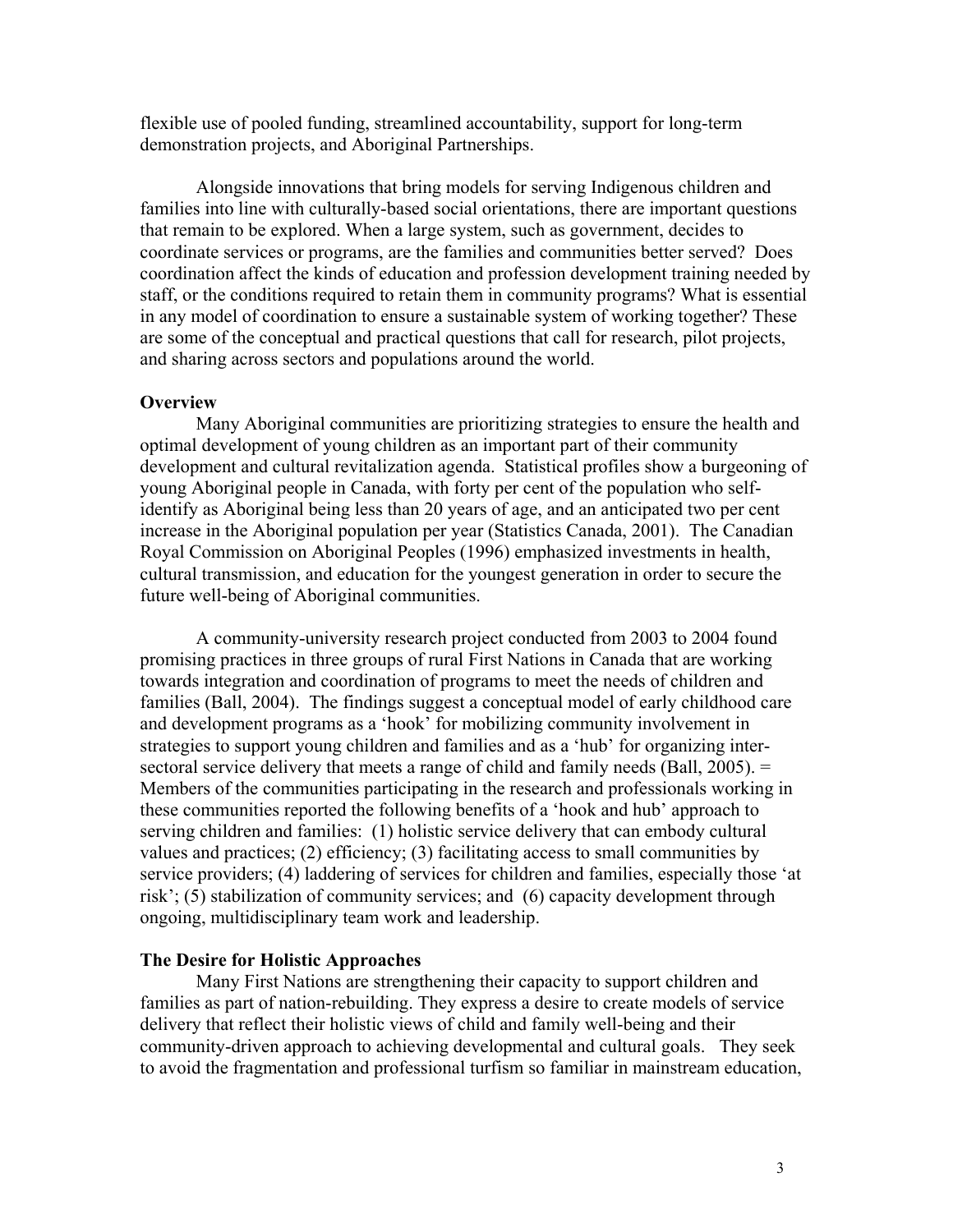health, and social services, calling instead for the pursuit of 'Aboriginal ways' for Aboriginal peoples.

Internationally, although early childhood centres have long been advocated as a means of addressing the effects of poverty, supporting good parenting and delivering public health programs, there is a persistence of more rhetoric than concrete examples of inter-sectoral services models. Early childhood programs are often funded and evaluated on the basis of direct benefits to children, such as school readiness, skills development, or socialization. Other services for children, such as immunization, dental and vision screening or supports for special needs, are usually seen as separate services funded by different agencies, provided by distinct professions, and evaluated in terms of discrete outcomes. There is an urgent need for branches of government, other funding bodies, community administrators, and professionals to support the implementation of more holistic approaches to promoting children's health and development.

#### **Research in Three Groups of First Nations Communities**

Three groups of First Nations serve as case examples to examine ways of effectively using culturally appropriate, community-based care as a hub for service delivery in rural and remote communities in BC. Each of the three partnering community groups boasted a successful cohort of students graduating from a community-based university-accredited, two-year, diploma in child and youth care in 1999 (Ball & Pence, 2000; Ball & Pence, in press). The practitioners training program was specifically designed to provide culturally and locally relevant training focused on early childhood care and development. In 2003, four years after graduation, at the request of the First Nations that had partnered in the education program, field researchers worked with community-based research collaborators to do a follow up study. They documented the stage that the three communities had reached in implementing plans to mount early childhood care and development services and other programs aimed at improving community-based supports for young First Nations children and their families.

Across the study sites, 60 community members were interviewed individually and in group forums, including 27 of a total of 34 graduates from the training program, plus former instructors, parents with children in community programs, Elders, administrators, and service providers. Each person was asked about changes they observed in their community, how they thought children and families were benefiting, and what this meant to them culturally as well as in terms of needs they saw in their communities. Based on program records, two communities provided time series data about child care enrolment, waitlists, service provider qualifications, and service provisions.

Analyses highlighted several ways that centre-based early childhood care and development programs are functioning as a hub for enhanced health and social support service delivery. Four years after delivering training to community members, all three communities had mounted child care programs. Two had also implemented Aboriginal Head Start programs. All programs were thriving and were looking forward to expansion, especially in the area of infant care. All 27 program graduates who were interviewed (representing 77% of the graduating cohorts) were working full-time as staff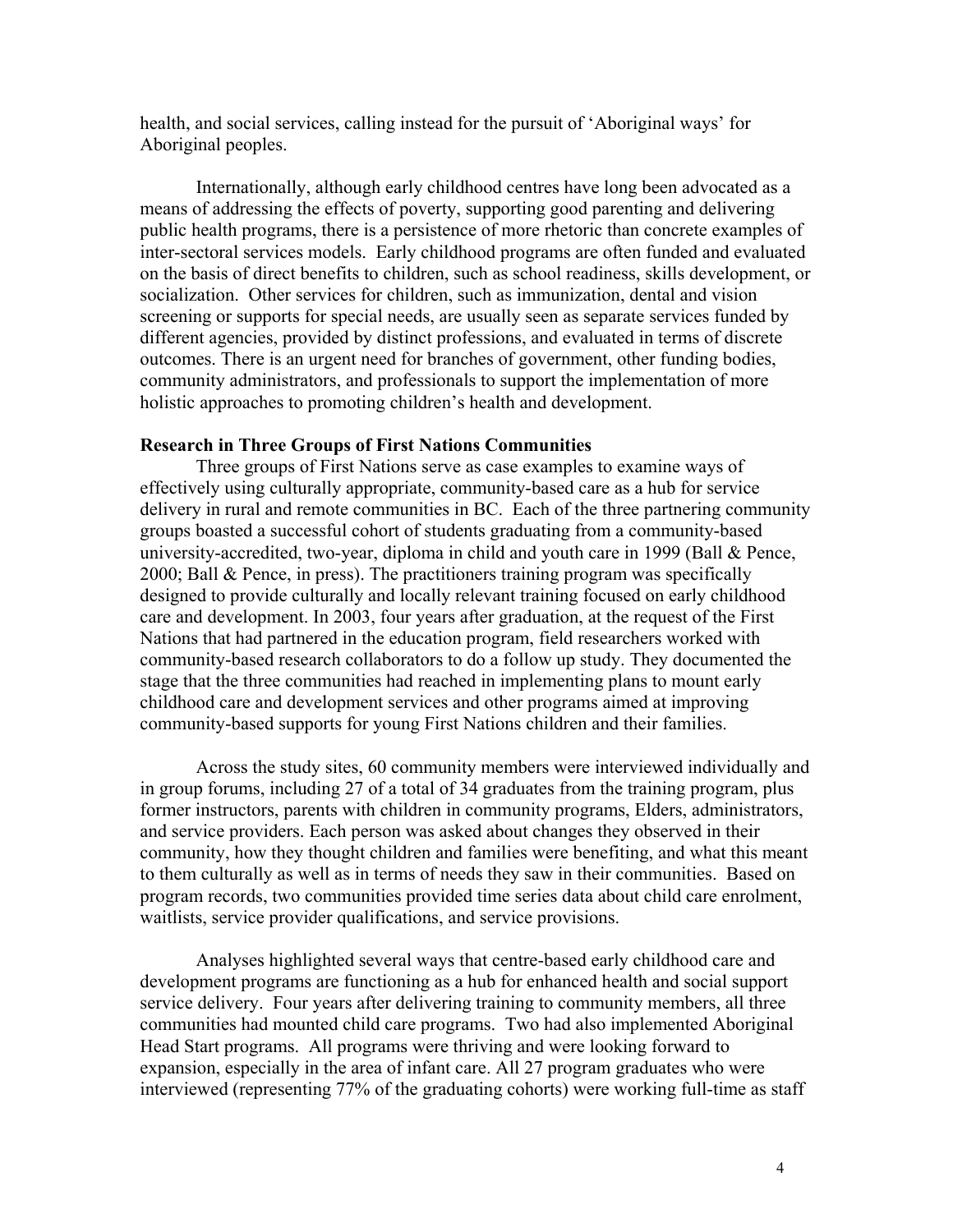in their own community's child care program, with the exception of one graduate who was service director for a multiplex facility offering multiple services. Differences among the communities offered opportunities to examine different program models and different ways in which they were working in the communities. All of the communities were taking steps towards integrating child health and development programs on site in their child care programs, and towards clear operational linkages between the child care program and other health, cultural, and social programs to benefit to children and/or parents.



- **& federal**
- **Local, regional, provincial and federal networks**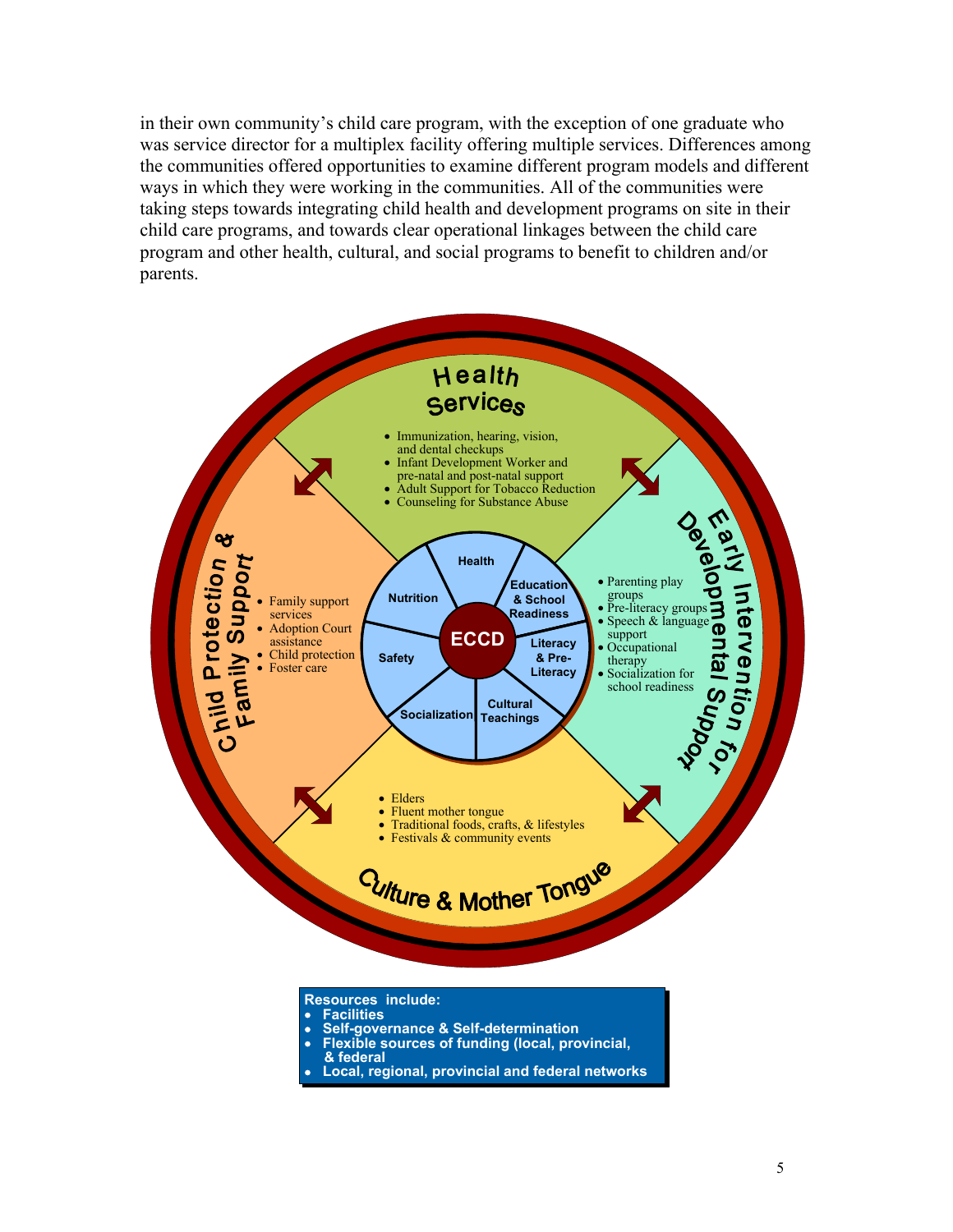## **Key principles for community-empowering program implementation**

The current research on coordinated programs led to the identification of the following characteristics of thriving community-based programs of support for young children's development:

- Service models are holistic and population-based, providing developmental, social, health, and cultural programs as well as 'special needs' 'children-at-risk' and 'special needs' supports
- Programs are co-located with cultural meeting places and community kitchens, serving as a 'hook' for attracting and retaining a broad representation of community members
- Community members are extensively involvement from the beginning of delivering training program staff, planning and implementing services, serving as a hook for sustained community commitment to and participation in the programs.
- Families are conceptualized as the central organizing focus for delivery of services, such that the well-being of young children is seen as dependent upon and contributing to family well-being. Family centred practice is a preferred model in most Aboriginal communities.

## **Enabling conditions for community-driven program success**

What makes coordinated efforts with these characteristics possible? In the research, community members' stories of how early childhood care programs became the 'hook and hub' of community services suggested several pre-conditions or enabling factors that made these initiatives work:

- Financial, administrative, and community commitment to children, youth and families;
- Start-up funds or access to resources;
- A key visionary person who 'stays the course' in spite of setbacks or challenges;
- At least one mentor present throughout who can lead the way and provide expertise;
- Interpersonal bonding and trust (friendships);
- Rigor and accountability (e.g., through an accredited training program and/or efforts to achieve program licensing);
- Child care and family support for those at work;
- A culturally sensitive, appropriate program for training community members to be service practitioners; and
- Ongoing professional development.

### **Family and community driven programs and services.**

In the research study, community members agreed upon the importance of building cultural self-esteem and developing a community-wide knowledge of their culture and heritage language. They emphasized that for practitioners coming in to a First Nations community to work from, it is critical for them to learn about the cultural beliefs, practices and way of being of the families and communities served, being aware of diversity within and between communities, and developing and providing programs and services that are family and community driven. In the child care programs, a family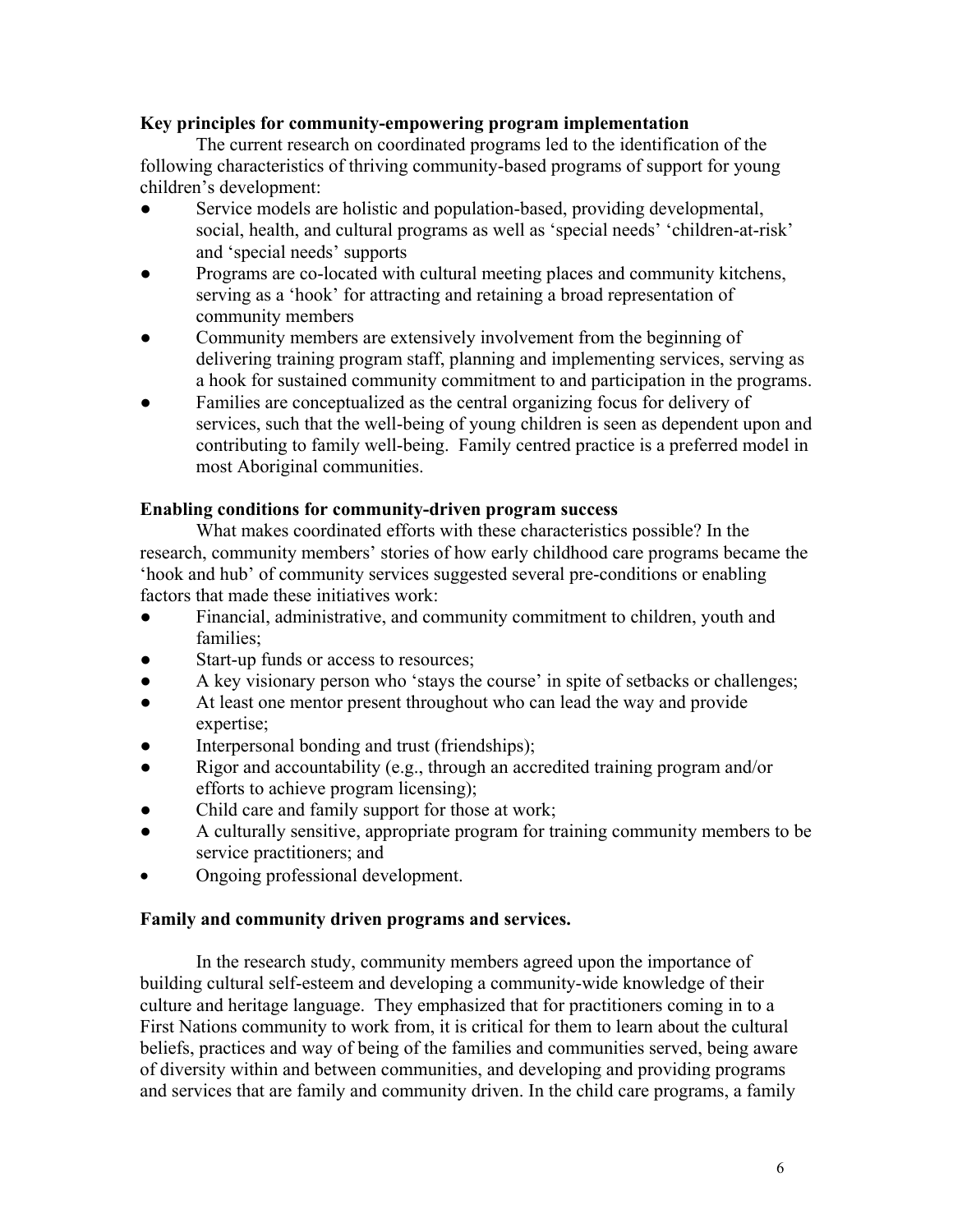centred approach has been found to be the more culturally appropriate and effective program focus than a focus only on children's care and development. Some have argued that for First Nations, the community as a whole is the most appropriate unit of service delivery. The philosophy of family-centered practice has been recognized as a core principle within the field of early intervention for children with special needs. However, many First Nations community members underscored the suitability of family-centred practice for all children and families. Some community members suggested that community-centred practice was the most appropriate focus of service delivery and unit of analysis for evaluating program effectiveness.

# **Direct benefits of coordinated programs**

Community members and service professionals in the First Nations participating in the research identified several important direct and secondary benefits of their coordinated program efforts for children, families, and the whole community.

# **Direct benefits for children:**

- Child health promotion through healthy snack programs, regular outdoor exercise, injury prevention training, and hygiene education.
- Development of school-readiness skills, literacy, and numeracy
- Enhanced socialization support including getting to know extended family members (as staff, Elders, and age-mates) and community members
- Cultural education, including beginning fluency in heritage language

# **Direct benefits for families:**

- Enable parents to obtain and sustain employment, return to training or upgrading, or pursue personal health and healing.
- Transmit cultural knowledge and education to parents through their children in songs, dances, and ways of being.
- Offer parent support and education through spin-off programs such as Mother Goose language development, Best Babies, and social clubs.
- Support parents of children with exceptional gifts by providing respite, reinforcing interventions being implemented in the home, supporting or facilitating access to specialized service providers, and supporting early identification of risk and special needs

# **Secondary benefits for children:**

- Support speech and language development through professional training that occurs when staff are working together across disciplines.
- On-site speech and language assessment and referral.
- On-site intervention programs and referral for children needing extra support.
- Ready contact between public health and the child for regular immunizations, vision and hearing testing. The most successful model was an integrated child care'/health service community centre.
- Develop a community of children who have good health habits.
- Provide emergency care for children during power outages, floods, and family crises until family members can respond.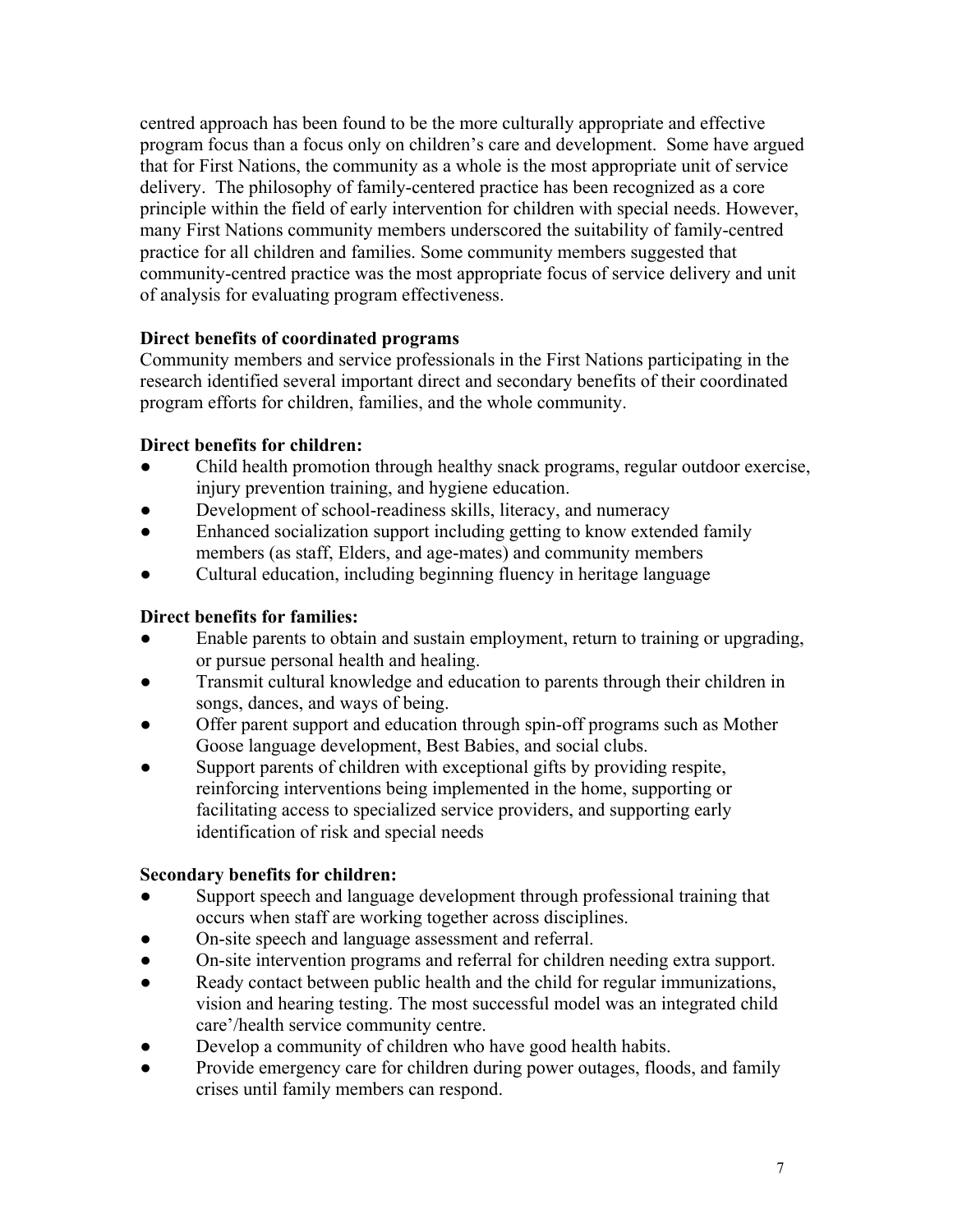- Able to keep children under child protection or mandatory supervision orders in the community because of the availability of qualified staff at the child care centre and an integrated laddering of other services for parents as well as children.
- Support children with special needs who otherwise might need diagnosis or treatment in distant urban centres (typically 1 to 3 hours distant by car).

# **Secondary benefits for the community:**

- Develop high quality child care role-modeling
- Stabilize adult employment in the community
- Develop leadership and administrative capacity
- Enhance school readiness for many children resulting in improved early school adjustment and performance
- Enhance relations between children and Elders, and between adults and Elders due to cultural involvement and sharing in the child care program.

### **Challenges and recommendations**

- Accountability is typically tied to measurable outcomes at the level of individuals, and this tends to drive program models and staff to be concerned with meeting the needs of individuals.
	- ► Accountability should encompass efforts to strengthen families and communities.
- In fragmented service delivery models driven by medical models of health, programs are targeted at special needs, disease, and disease prevention.
	- ► Holistic concepts of wellness embrace an ecological model of wellness and call for population-based programs to promote health and well-being.
- Funding is tied to short-term (e.g., 2-4 years) outcomes. In Early Childhood Development, our most significant outcomes show up in 10-20 years.
	- ► Funding is needed for multi-site longitudinal research to determine latent and lasting impacts.
- Funding, program governance, and evaluation happens in bureaucracies characterized by silos and competition, creating barriers to streamlined efficiency, inter-sectoral collaboration and inter-disciplinary professional development.
	- ► Partnerships among agencies in education, health, and social services can create opportunities for integrated and inter-sectoral service delivery.
- Training in health and human services tends to be highly specialized, requiring many community members to pursue many different training and career paths, and reproducing professional turfism and fragmentation in community services.
	- ► An initial core of common training, followed by specialization, would increase the ability of communities to develop their own professional capacity.